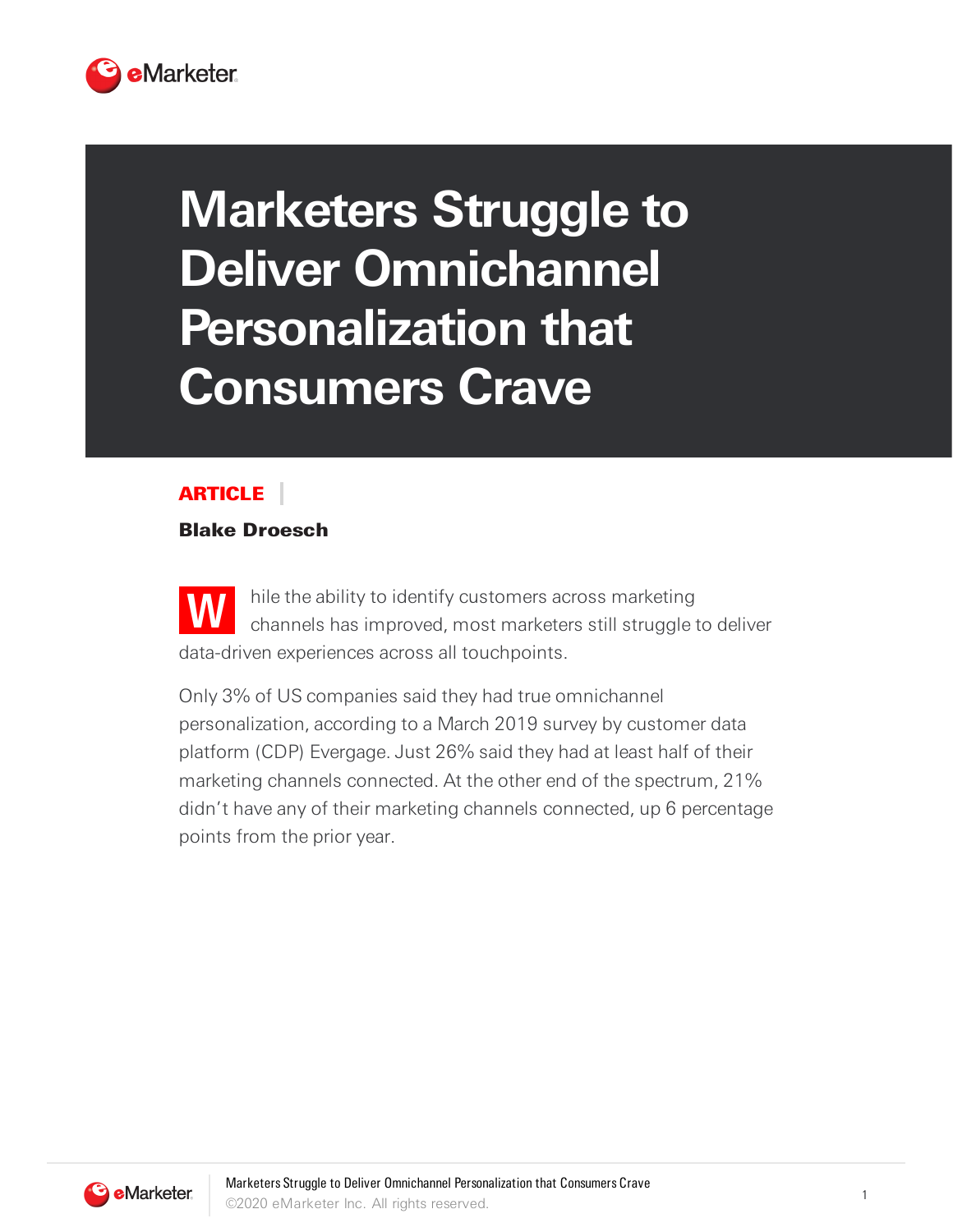| <b>What Approach Are US Companies Taking Toward</b><br><b>Omnichannel Personalization?</b><br>% of respondents, March 2019 |
|----------------------------------------------------------------------------------------------------------------------------|
| <b>Have all channels connected</b><br>3%                                                                                   |
| <b>Have most channels connected</b><br>9%                                                                                  |
| Have about half our channels connected                                                                                     |
| 14%                                                                                                                        |
| Have a few channels connected                                                                                              |
| 53%                                                                                                                        |
| Don't have any channels connected<br>21%                                                                                   |
| Note: n=215<br>Source: Evergage, "2019 Trends in Personalization," April 25, 2019                                          |
| www.eMarketer.com<br>247038                                                                                                |

Omnichannel personalization makes customers feel like individuals, and most expect this type of marketing outreach. According to a January 2019 survey conducted by The Harris Poll, 63% of consumers in North America and the UK agreed that they expect personalization from brands and retailers. And 43% of respondents said that brands made them feel like an individual when they were reaching the same customer across all touchpoints.



The Harris Poll survey also revealed a gap in expectations. The majority of consumers (73%) felt that brands struggled with rising expectations for a personalized experience, compared with 43% of marketers that